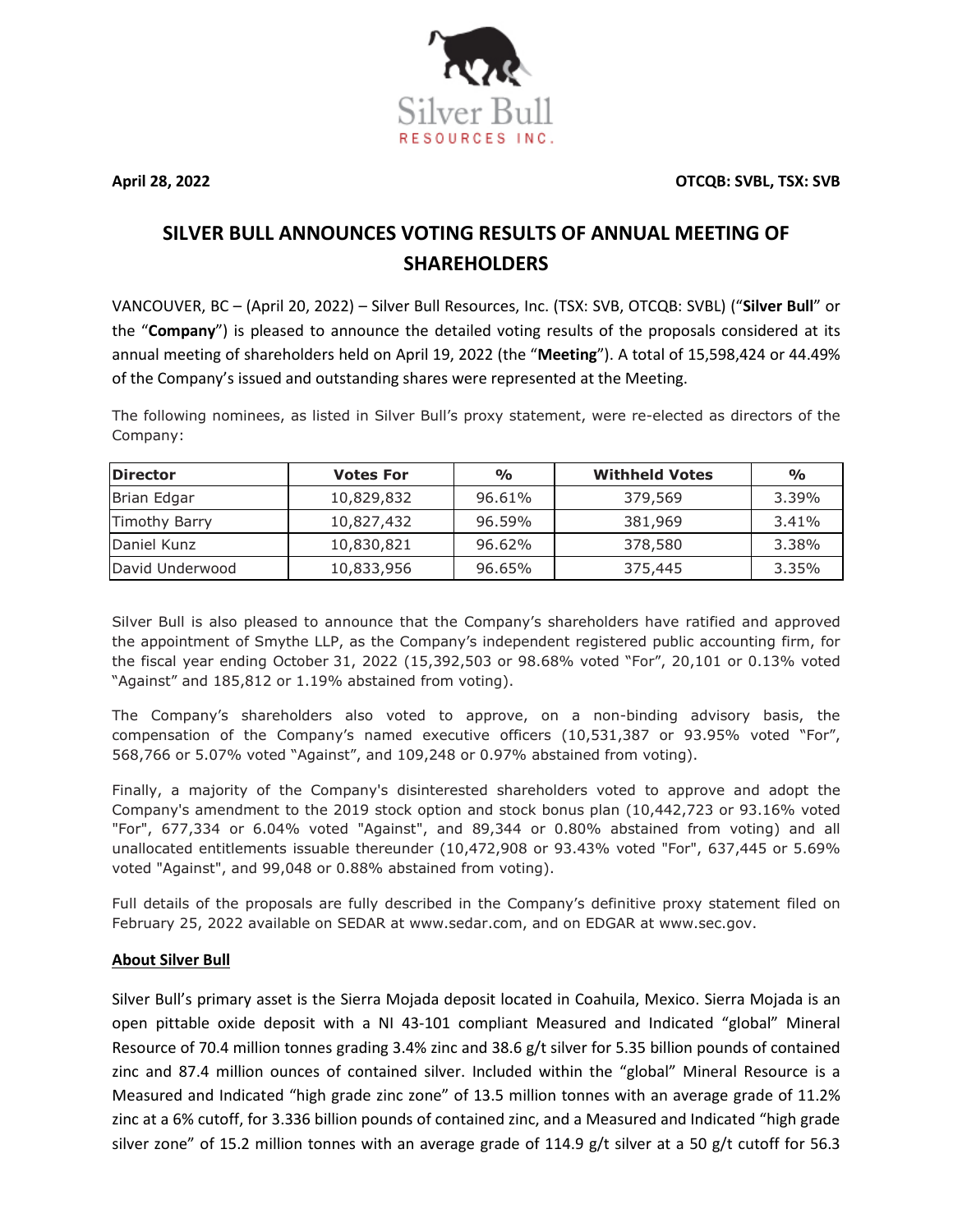million contained ounces of silver. Mineralization remains open in the east, west, and northerly directions.

The constraining pit was optimised and calculated using a NSR cut-off based on a silver price of US\$15/oz, and a zinc price of US\$1.20/lb and assumed a recovery for silver of 75% and a recovery for zinc of 41%. Approximately 60% of the current 3.2 kilometer mineralized body is at or near surface before dipping at around 6 degrees to the east.

| <b>CATEGORY</b>      | <b>TONNES (MT)</b> | AG (G/T) | CU (%) | <b>PB</b> (%) | ZN (%) | AG<br>(MOZS) | cu<br>(MLBS) | PB<br>(MLBS) | ZN<br>(MLBS) |
|----------------------|--------------------|----------|--------|---------------|--------|--------------|--------------|--------------|--------------|
| <b>MEASURED</b>      | 52.0               | 39.2     | 0.04%  | 0.3%          | 4.0%   | 65.5         | 45.9         | 379.1        | 4,589.3      |
| <b>INDICATED</b>     | 18.4               | 37.0     | 0.03%  | 0.2%          | 1.9%   | 21.9         | 10.8         | 87.0         | 764.6        |
| <b>TOTAL M&amp;I</b> | 70.4               | 38.6     | 0.04%  | 0.3%          | 3.4%   | 87.4         | 56.8         | 466.1        | 5,353.9      |
| <b>INFERRED</b>      | 0.1                | 8.8      | 0.02%  | 0.2%          | 6.4%   | 0.02         | 0.04         | 0.4          | 10.7         |

For a full summary of the Sierra Mojada resource, please refer to Silver Bull's press release dated October 31, 2018 and filed on its profile at [www.SEDAR.com,](http://www.sedar.com/) or by visiting the following link:

[https://www.silverbullresources.com/news/silver-bull-resources-announces-5.35-billion-pounds-zinc-](https://www.silverbullresources.com/news/silver-bull-resources-announces-5.35-billion-pounds-zinc-87.4-million-ounces-silver-in-updated-sierra-mojada-measured-and/)[87.4-million-ounces-silver-in-updated-sierra-mojada-measured-and/](https://www.silverbullresources.com/news/silver-bull-resources-announces-5.35-billion-pounds-zinc-87.4-million-ounces-silver-in-updated-sierra-mojada-measured-and/)

The technical information of this news release has been reviewed and approved by Tim Barry, a Chartered Professional Geologist (CPAusIMM), and a qualified person for the purposes of National Instrument 43-101.

On behalf of the Board of Directors *"Tim Barry"* 

## **Tim Barry, CPAusIMM**

Chief Executive Officer, President and Director

## **INVESTOR RELATIONS:**

+1 604 687 5800 info@silverbullresources.com

*Cautionary Note to U.S. Investors concerning estimates of Measured, Indicated, and Inferred Resources: This press release uses the terms "measured resources", "indicated resources", and "inferred resources" which are defined in, and required to be disclosed by, NI 43-101. We advise U.S. investors that these terms are not recognized by the SEC. The estimation of measured, indicated and inferred resources involves greater uncertainty as to their existence and economic feasibility than the estimation of proven and probable reserves. U.S. investors are cautioned not to assume that measured and indicated mineral resources will be converted into reserves. The estimation of inferred resources involves far greater uncertainty as to their existence and economic viability than the estimation of other categories of resources. U.S. investors are cautioned not to assume that estimates of inferred mineral resources exist, are economically minable, or will be upgraded into measured or indicated mineral*